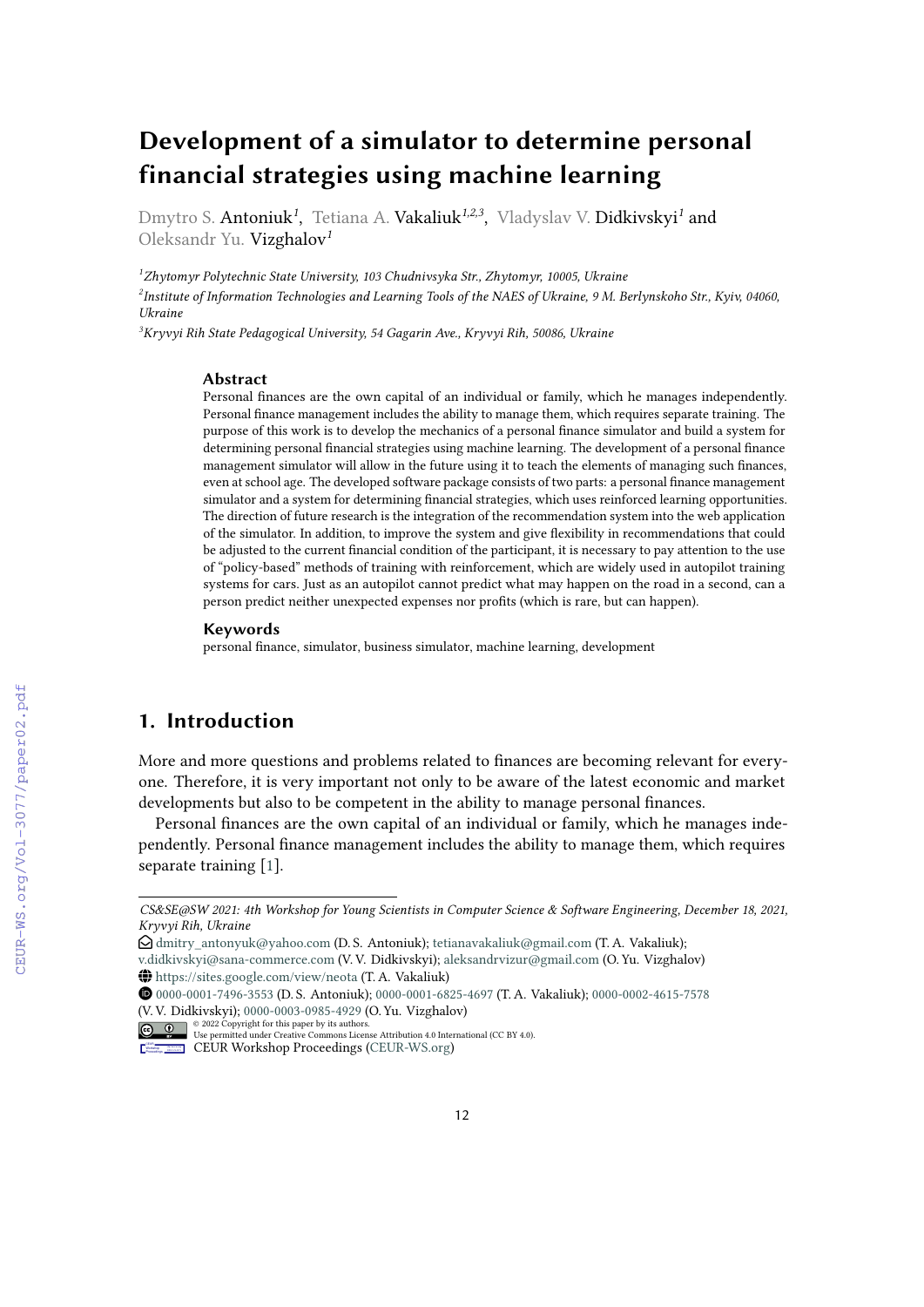Personal finance management and planning has a wide range of approaches dis-cussed in scientific and applied sources worldwide. Traditionally the problem is studied within the prism of efficient and safe personal fund liquidity management. Kaplan and Violante [\[2\]](#page-14-0) discuss so-called "hand-to-mouth" consumption as the challenge to solve with improving personal finance competence while designing fiscal stimulus payments. The evidence of the importance of conscious management of personal finance was the fount and highlighted with extensive data analysis in the study of Olafsson and Pagel [\[3\]](#page-14-1).

Behavioral finance approaches are getting popular in analyzing and consulting personal financial habits and management. The comprehensive study on the publications in the field of behavioral economics and behavioral finance highlights high interest and publication activity in the field, while concluding that despite behavioral finance has the higher publication activity and a broader network of authors, it concentrates on the definition of theoretical problems and pays less attention to finding solutions [\[4\]](#page-14-2).

Application of the ICT to study, visualize and develop personal finance management is a reasonable and inevitable movement revealing itself in the modern digitalized and computerized world. The use of business simulations in higher education establishments highlights the effectiveness and efficiency of this active learning method to support traditional educational methods [\[5\]](#page-14-3). More sophisticated approaches of the use of artificial intelligence to employ behavioral finance apparatus in investment banking, back-end, and client-facing operations are being studied now. Königstorfer and Thalmann [\[6\]](#page-14-4) conducted a structured literature review of the examples of the productive application of AI and behavioral finance to bank operations as well as the challenges to it.

The problem of development immersive, realistic, and ML-enabled educational simulation in the area of private finance competency development is not sufficiently developed and described. This work aims to contribute to this field of theoretical study and practical application.

*The purpose of this work* is to develop the mechanics of a personal finance simulator and build a system for determining effective personal financial strategies using machine learning. The methods of web programming, object-oriented programming, machine learning, analysis of scientific and scientific-practical publications, experimental analysis were used in the work.

The development of a personal finance management simulator will allow in the future to use it to teach the elements of such financial management, even at school age [\[1\]](#page-14-5).

### **2. Results**

Proper management of personal finances requires separate training. Therefore, in this work, it is necessary to develop a simulator that will allow users to develop skills in personal finance management.

Also in this work, it is necessary to develop a system for determining effective strategies for the development of the developed simulator. Performing this task and integrating such a system into a simulator would make it possible to give tips to users who could form in users an idea of how to better manage their finances.

To achieve this goal, the following tasks have been identified that relate to the functionality of the simulator: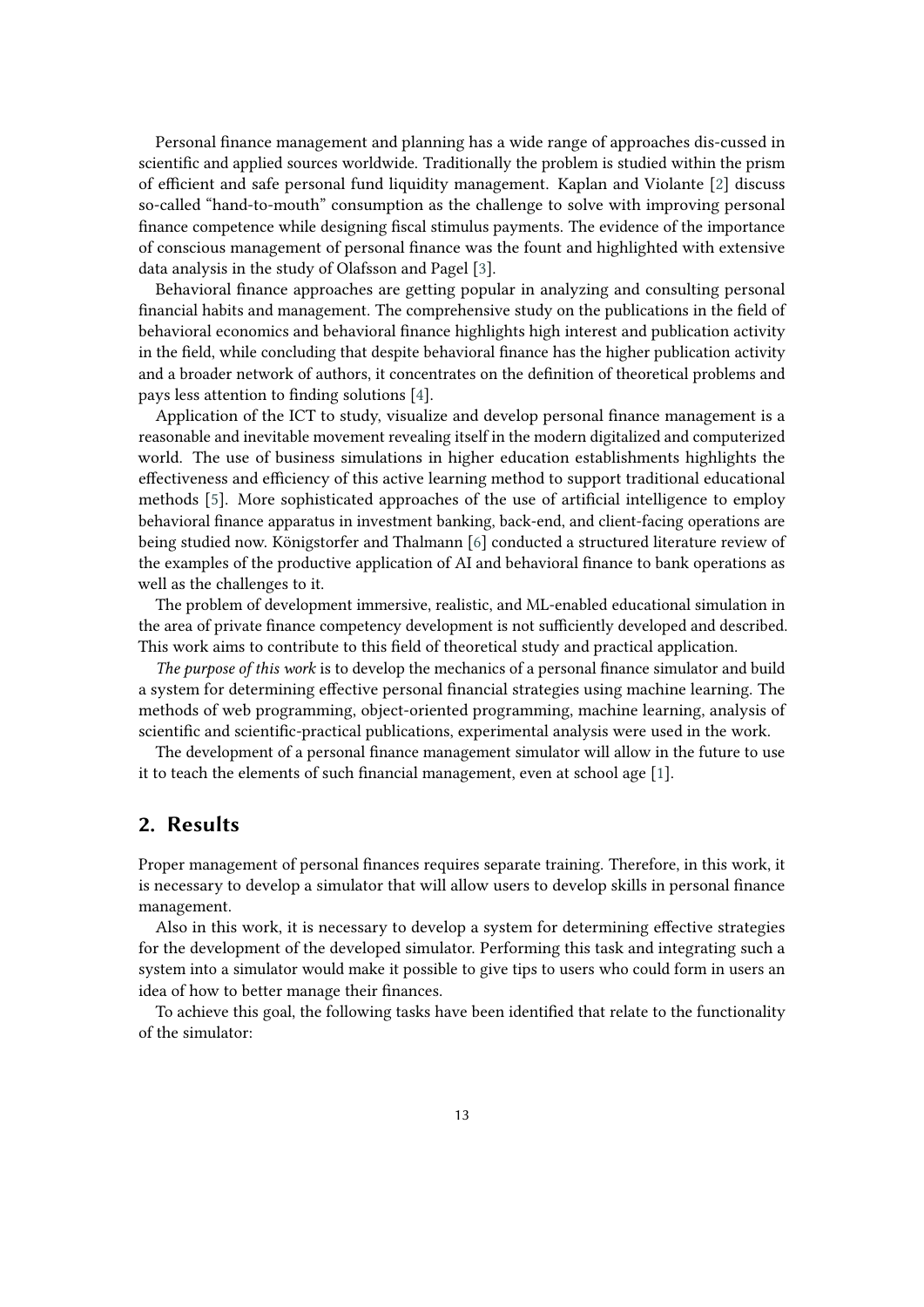- 1. *Develop a home page*. The page should contain the title and description of the simulation. To start the simulation, the user must enter the following data:
	- country;
	- currency, which will be considered the main currency of the user and cannot be changed during the simulation;
	- approximate salary and average monthly expenses.

The user must be able to enable or disable the "assessment mode". The user must be able to start the simulation.

- 2. *Develop a simulation page*. This page should contain the following information/features:
	- data on salary and average monthly expenses indicated by the user on the home page;
	- the possibility of moving to the next week of the simulation;
	- the possibility of moving to the next month of the simulation;
	- the ability to stop the simulation and return to the home page;
	- information on user rewards by categories of savings and deposits (this information should be displayed for 24 weeks of the simulation and only if the user has enabled the "evaluation mode" on the home page);
	- information on funds on current accounts;
	- the ability to open a new account;
	- the ability to transfer funds from a current account to savings;
	- the ability to exchange currencies (this option must be available if the user has added at least one additional currency);
	- information on savings;
	- the ability to transfer funds from savings to the current account;
	- information on current exchange rates;
	- the opportunity to open a deposit in one of the available currencies;
	- information on open deposits;
	- opportunity to replenish an open deposit;
	- opportunity to take a loan;
	- information on open loans;
	- opportunity to invest in non-financial investments;
	- information on their contributions to non-financial investments;
	- information on the latest changes in the accounts for the last week;
	- information on the dynamics of changes in funds on the accounts during the entire time of the simulation;
	- information about the last executed transactions on all accounts.
- 3. *Develop a system of random events*, which is that at the beginning of each week the user may have an "unexpected event": illness, birth, etc. Each event should occur no more than once in 10 weeks, which will not distract the user too often from other features of the simulator.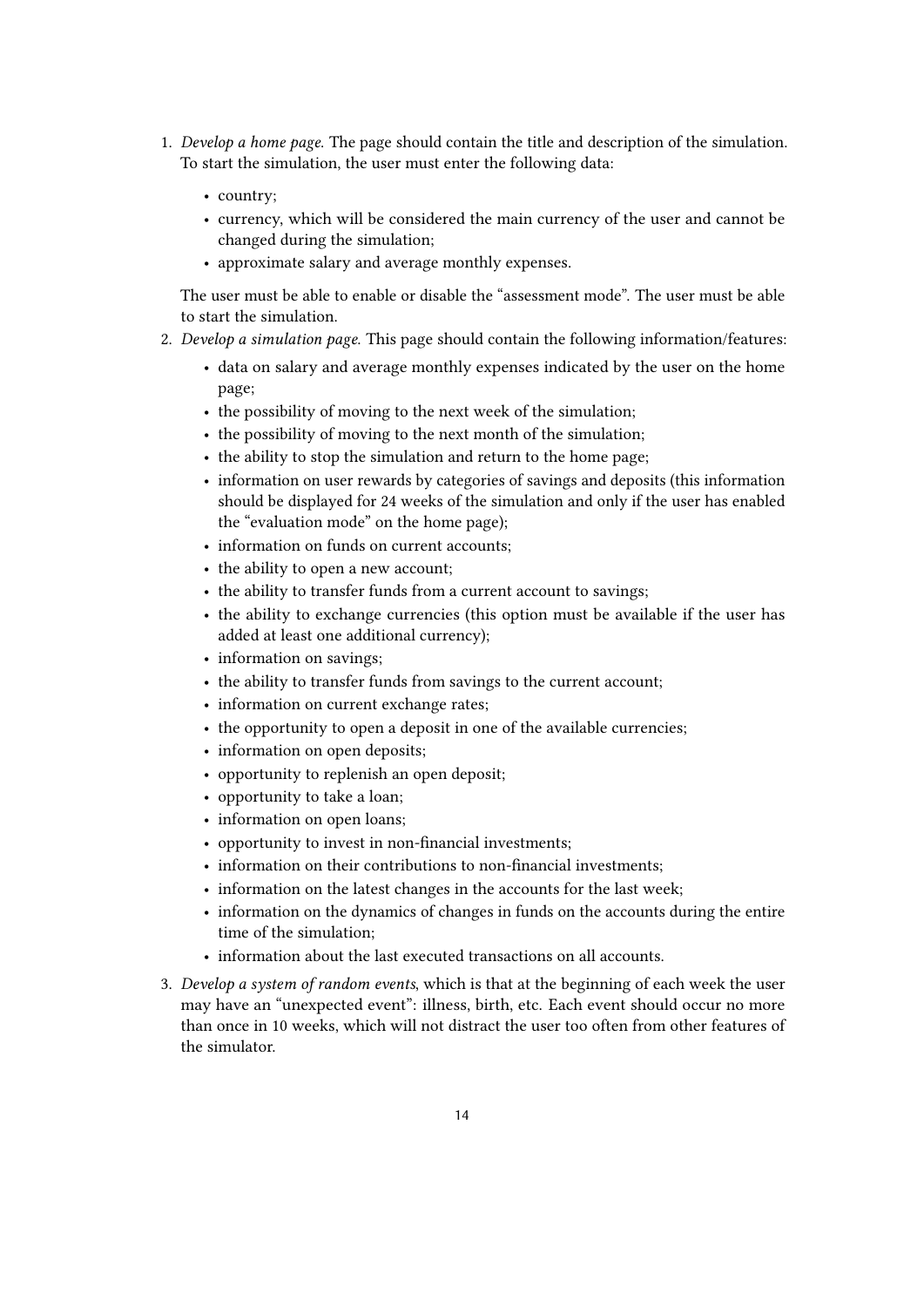4. *Develop a page with the results of the simulation*, which should be available when you reach the 60th week of the simulation. The participant should be able to get acquainted with the averages in his country, as well as view the averages of participants from other countries. The participant must also be able to leave feedback or suggestions in a special field. The information must be sent to the e-mail address of the site administrator.

#### **2.1. Substantiation of technologies and means of software implementation**

To implement the server part of the software package to create and conduct simulations to determine the effectiveness of personal financial strategies using machine learning capabilities, the object-oriented programming language C#, and modern technology for creating cloud applications ASP.NET Core 2.2.

Among the advantages of ASP.NET Core 2.2 [\[7\]](#page-14-6):

- high productivity and optimization;
- the ability to develop and run in Windows, macOS, and Linux;
- tools that simplify the process of modern web development;
- the only solution for creating a user web interface and Web API;
- arranged system of implementation of dependencies, which allows the components of the developed system to be weakly connected, to adhere to the principles of inversion of dependencies and a single duty.

During project development, the project was upgraded from ASP.NET Core 2.2 to a new version of ASP.NET Core 3.1. ASP.NET Core 3.1 includes many enhancements that reduce memory usage and improve bandwidth.

Framework SQLite technology was chosen to access the data, which allows you to work with the database using objects without having to write a large amount of code to access the data. SQLite is a lightweight relational database management system [\[8\]](#page-14-7).

SQLite technology was chosen because of the following features: easy to use; does not require installation, as well as administration; the database is stored together with the application; speed of operations.

To implement the client part, the JavaScript programming language was chosen, which is the undisputed and unalterable leader in the development of client interfaces for web applications [\[9\]](#page-14-8).

To create a user interface, the React library was used to create one-page sites. The purpose of React is to provide high speed, simplicity, and scalability [\[10\]](#page-14-9).

React is often used with Redux, an open JavaScript library designed to manage the state of the program. Redux helps developers optimize program code. The main concept of Redux [\[11\]](#page-14-10):

1. *The only source of data*. Redux stores the state of the entire application in the object tree in one repository. One state tree makes it easy to debug or test a program; it also allows you to maintain the state of the application during development, to speed up the development cycle.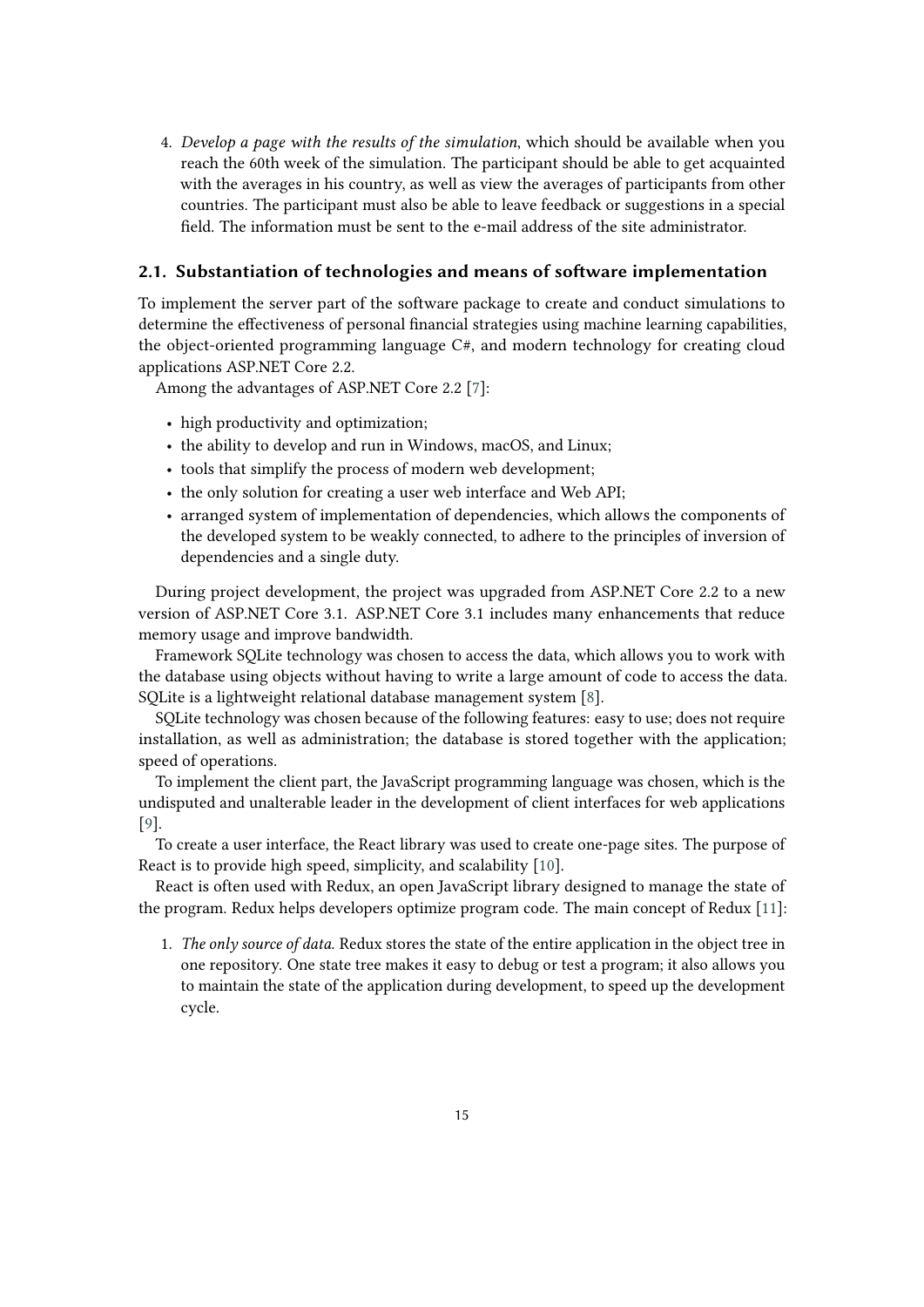- 2. *The state is read-only*. The only way to change the state is to single out an action, an object that describes what happened. This ensures that neither views nor function callbacks will ever change status. Instead, they only express their intention to do so. All changes are centralized and occur one after another in a clear sequence. Because actions are simple objects, they can be registered, serialized, saved, and later played back for debugging or testing.
- 3. *The state changes with the help of pure functions*. Reducers are just functions that take the previous state and action and return to the next state. In the development process, reducers can be divided into smaller reducers that control certain parts of the state tree. Because reducers are just functions, they allow you to control the order in which they are sent, transfer additional data, or even create duplicate reducers for common tasks such as paging.

The open-source library Formik was chosen to build custom forms. Formik has the following advantages: saves and tracks changes in field values; organizes the check and processes the entered values; saves information about visited fields. Formik allows you to focus more on business logic and spend less time building forms.

To simplify the development of the user interface and design, a set of Material UI tools was used, which contains CSS and HTML templates for forms, buttons, and other interface components, as well as additional JavaScript extensions.

The developed simulator is a web solution that is deployed on the Internet. The Microsoft Azure cloud platform was used to deploy the site. Microsoft Azure is designed to develop cloud computing applications and is designed to simplify the process of creating online applications [\[12\]](#page-14-11).

#### **2.2. Identify options for using the simulator**

The developed personal finance management simulator assumes the existence of the following roles: "Guest"; "Participant".

To understand what opportunities are provided for users of the system, a description of the options for using the site. The user with the role "Guest" has the opportunity to enter information about himself and start the simulation. The "Guest" who started the simulation changes his role to "Participant".

We will describe all the functionality of the simulator for comprehensive training of the user in personal finance. On this page, the user with the role of "Participant" has many opportunities to learn how to manage personal finances. The following is a list of information that a user with the role "Participant" can see, as well as opportunities that the participant can perform on the simulation page:

- Can see his salary and average monthly expenses, which the participant indicated on the home page.
- Can move to the next week of the simulation.
- Can move to the next month of the simulation.
- Can stop the simulation and return to the home page.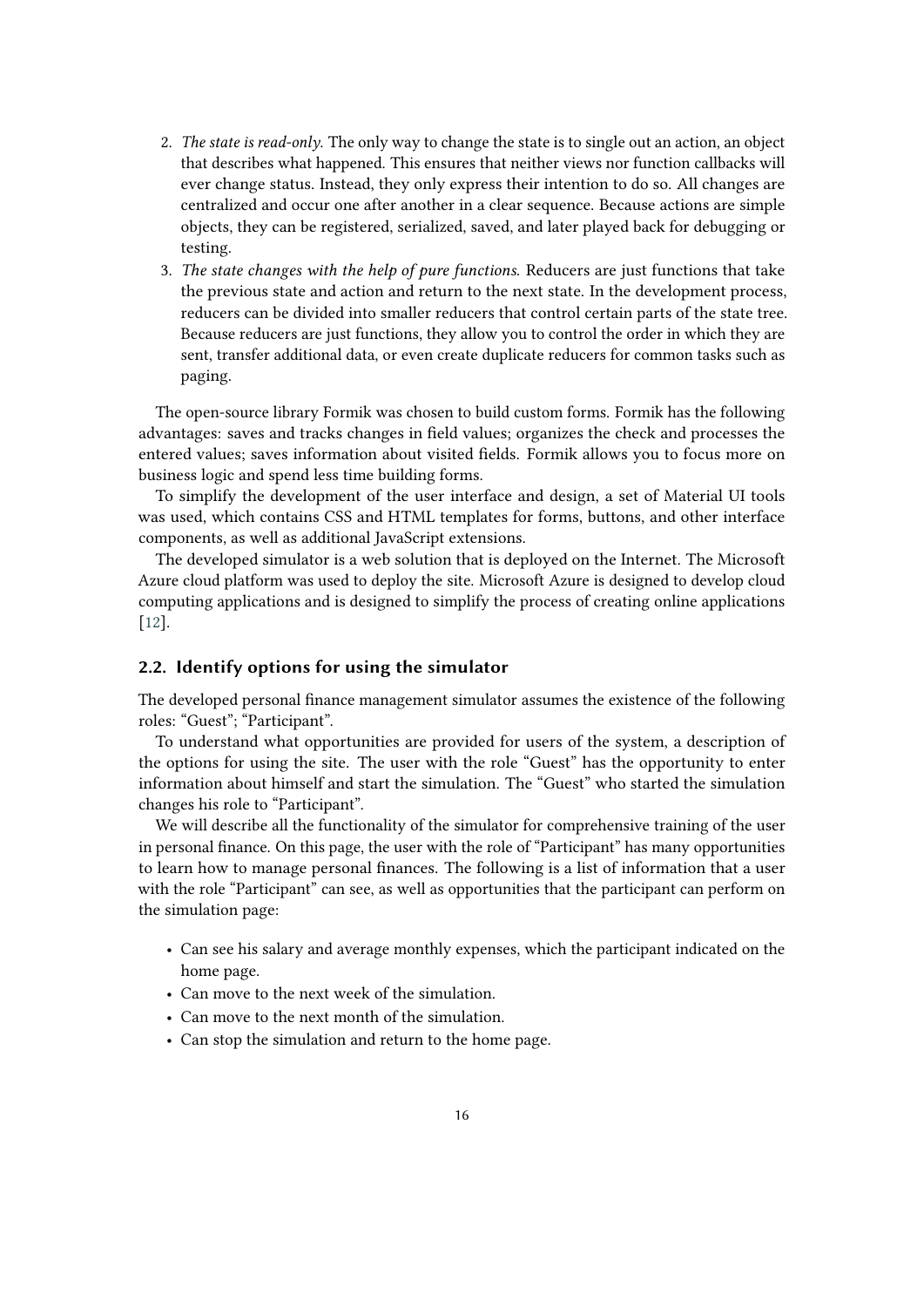- Can see information about their rewards by categories of savings and deposits (this information is available from the 24th week of the simulation and only if the user has enabled the "evaluation mode" on the home page).
- Can see information about funds in current accounts.
- Can see information about savings.
- Can open an account in any currency of the world.
- Can transfer funds from a current account to savings.
- Can buy the currency of any country in the world (this option is available if the user has opened a current account in at least one other currency).
- Can transfer funds from savings to a current account.
- Can get acquainted with current exchange rates.
- Has the opportunity to open a deposit in one of the available currencies.
- Can see information about open deposits.
- Has the opportunity to replenish an open deposit.
- Has the opportunity to take a loan.
- Can see information about open loans.
- Has the opportunity to invest in non-financial investments.
- Can see information about their contributions to non-financial investments.
- Can see information about the latest changes in accounts for the last week.
- Can see information about the dynamics of changes in funds in the accounts throughout the simulation.
- Can see information about recent transactions on all accounts.

#### **2.3. Software architecture**

To develop a personal finance management simulator, a cloud architecture was chosen that allows access to the developed system using a centralized resource – the Internet.

The designed website provides a minimum number of pages, but those that contain a lot of complex functionality. The pages of a website provide constant dynamic changes that depend on the user's actions. That is why a one-page architecture (SPA) was chosen for this application.

A one-page application (SPA) is a website that interacts with the user, dynamically rewriting the components of the current page with new data, which in most cases is provided by a web server, instead of the default browser loading entire new pages, as in multi-page applications (MPA). The SPA approach on the Internet is similar to the single-document interface (SDI) presentation technique popular in personal computer programs [\[13\]](#page-14-12).

Among the main advantages of using SPA architecture: faster user interaction with the site; reduction of traffic; much greater opportunities to develop complex in terms of design functional components.

SPA moves logic from the server to the client, and the role of the webserver is transformed into a pure API that only provides data, often in JSON format. This architectural style is called Thin Server Architecture. In such a web application architecture, complexity is transferred from the server to the client, with the argument that this ultimately reduces the overall complexity of the system, making it flexible.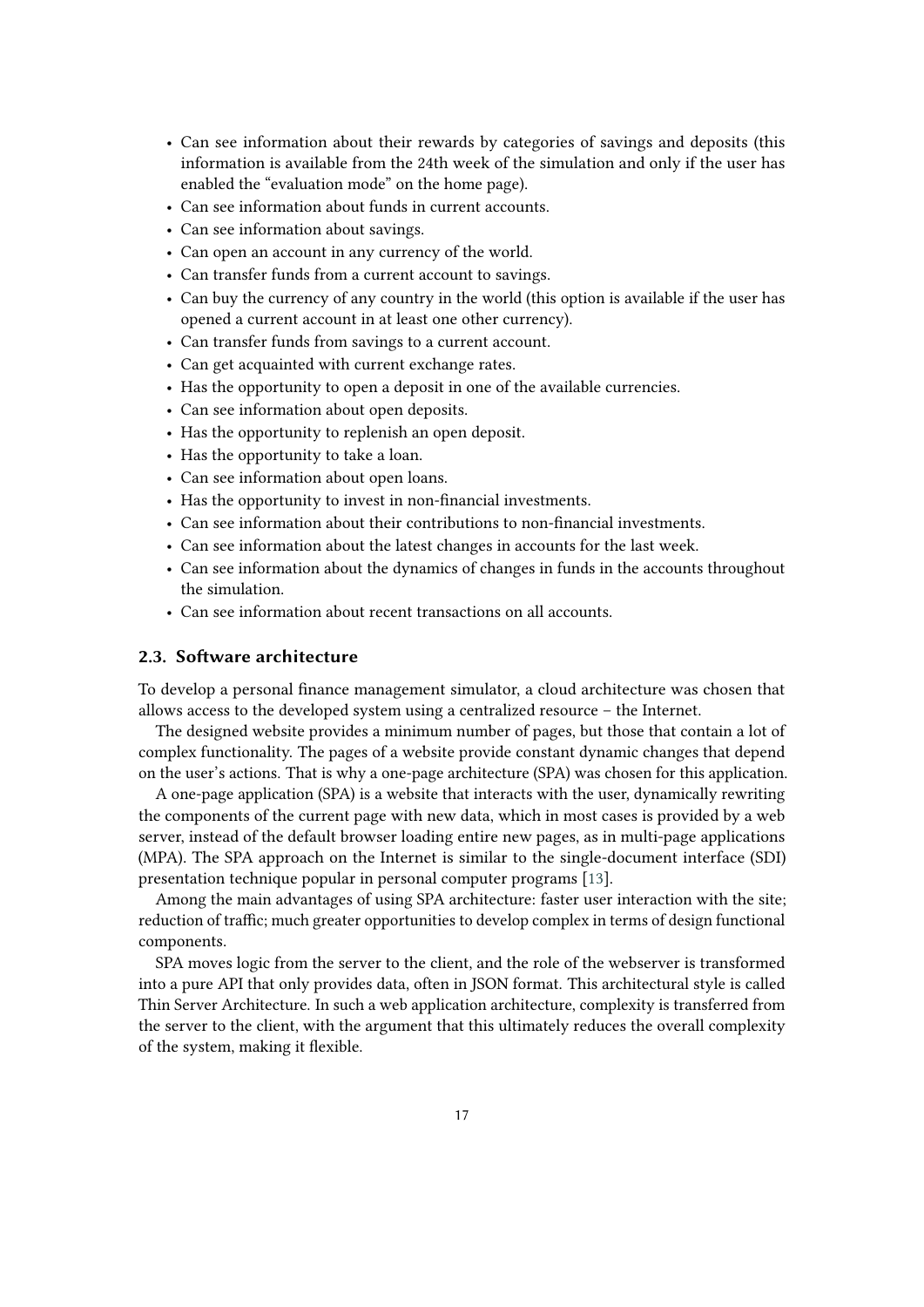In figure [1](#page-6-0) shows a diagram of a personal finance management simulator, which consists of the following components:

- 1. A client (web browser). Responsible for building views and displaying them to the client. Because the SPA architecture of the web application has been chosen, the client makes the first request to the server, which loads the initial page structure. The following requests are made to the webserver API, which returns the JSON data used by the client to modify individual view components.
- 2. FinanceSimulator ASP.NET WebApp a web server that acts as an API, ie is responsible for storing and providing data to the client. The application consists of the following collections:
	- 2.1. FinanceSimulator.Web contains APIs that the client accesses to retrieve data or perform certain operations.
	- 2.2. FinanceSimulator.Core manages and stores data by accessing the SQLite data-base that is deployed with the web application. Contains the main classes of the simulator related to its business logic



<span id="page-6-0"></span>**Figure 1:** Diagram of simulator components.

One of the most popular modern libraries for creating one-page sites is React, which was chosen to implement a personal finance management simulator.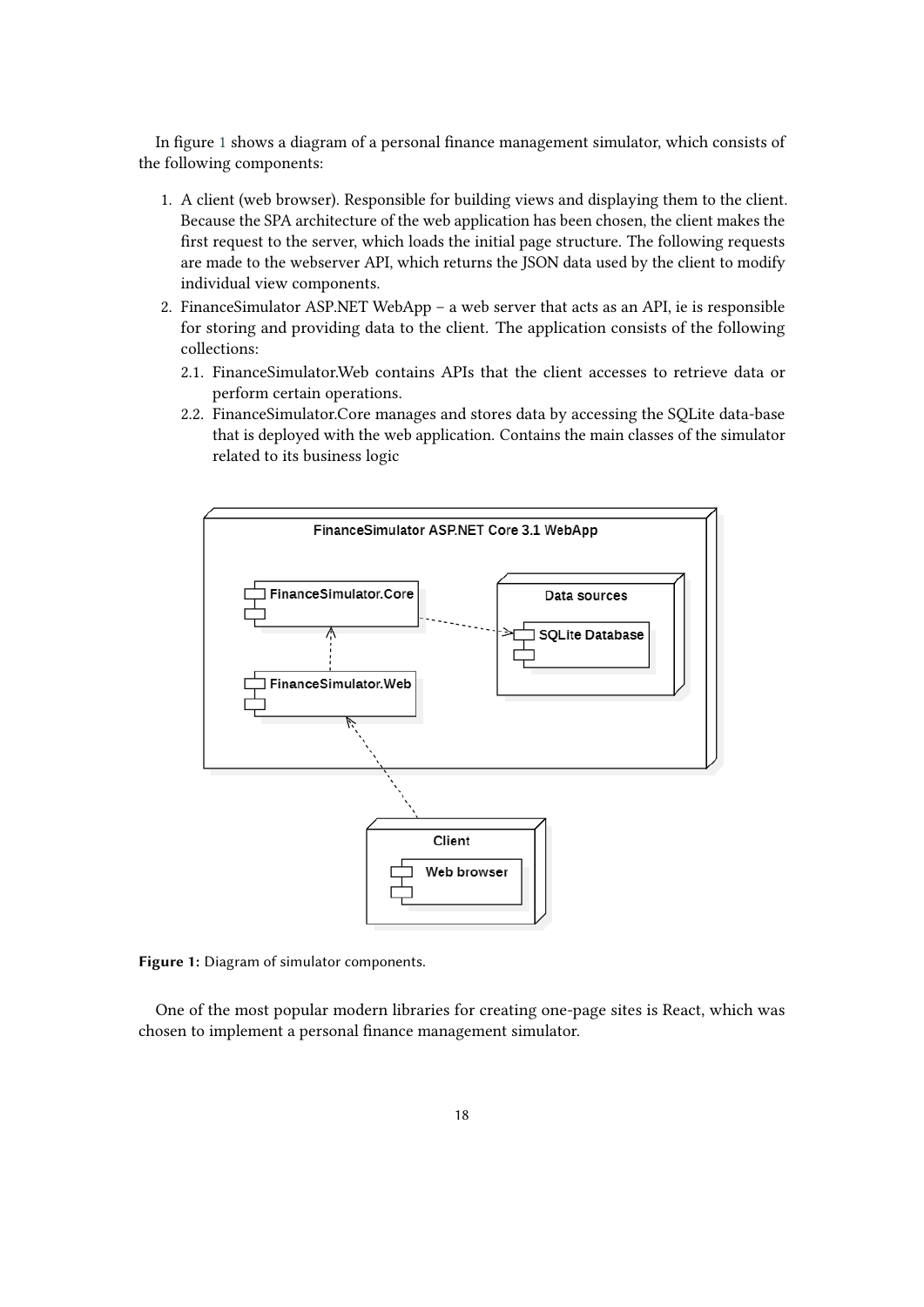During the development of the project, it was also decided to use the architectural approach Flux. The main feature of Flux architecture is the one-way direction of data transfer between components. The architecture imposes restrictions on the data flow, in particular, eliminates the possibility of updating the state of the components them-selves. This approach makes the data flow predictable and makes it easier to track the causes of possible errors in the software [\[14\]](#page-14-13).

The Flux architecture provides the following components [\[15\]](#page-14-14):

- 1. Actions assistants that simplify the transfer of data from the manager.
- 2. Dispatcher takes action and sends the load to registered handlers.
- 3. Stores containers for program status and business logic in handlers registered in the manager.
- 4. Views React components that collect the state of storage and pass it to child components through properties.

Nowadays, one of the most popular implementations of Flux architecture is the Redux library, which was used in the development of the simulator.

The .NET platform was chosen to create a program that could determine effective action strategies in a simulator using machine learning. As described in the previous section, this system will be created using the open-source library SharpRL, as Microsoft and its ML.NET platform do not yet have a ready-made solution to solve problems with reinforcement.

The program is a console application that is in the same solution as the simulator, but despite this, this system is a separate program that runs separately.

In figure [2](#page-7-0) the structure of the decision tree with the developed program of finding financial strategies is presented.



<span id="page-7-0"></span>**Figure 2:** The structure of the solution in the form of assemblies.

As can be seen from the diagram in figure [2](#page-7-0) the developed machine learning program uses a joint with the simulator assembly FinanceSimulator.Core, which is required to avoid duplication of code.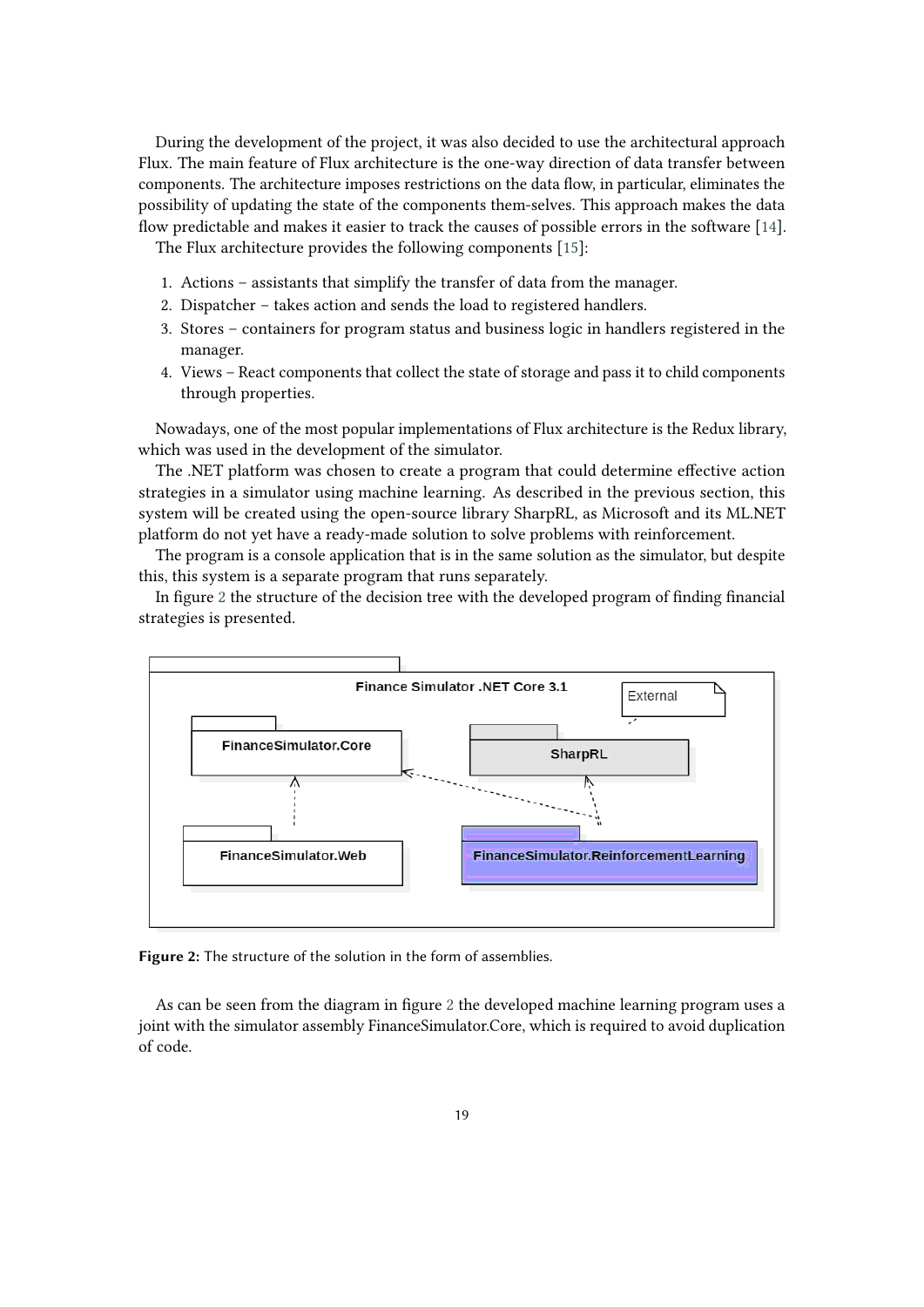The SharpRL library contains basic classes and interfaces for programming reinforced model learning. The machine learning algorithm used in this library is Q-learning, which was described in the previous section (figure [3\)](#page-8-0).



<span id="page-8-0"></span>**Figure 3:** The structure of the adapted collection SharpRL.

To narrow the general space of possible actions in the simulator that can be done by the agent of the machine learning system, it was decided to allocate one type of action for each tool, for example, savings, deposits. For each type of instrument, it was necessary to create a list of possible changes in the balance in percent (if the action falls from 0% of changes in the balance, then nothing changes after its execution). Each week, the agent must perform one action for each tool. To implement this idea, it was necessary to partially change the source code of the library "SharpRL", which is why this external assembly was connected to the solution together with the source code.

Figure [4](#page-9-0) shows a class diagram of the adapted SharpRL assembly, which describes the following classes and interfaces:

- 1. *Agent* a class of system agents that implements the interface agent, which describes the entity that makes decisions in the environment. As a result of decision-making, they affect him and the environment. Thus the environment of the system is investigated.
- 2. *Environment* a system environment-class that implements the environment interface. The environment can contain many agents who explore it by making decisions about the implementation of specific actions by the environment.
- 3. *Configuration* a class that contains learning parameters that must be configured externally.

The learning process is carried out specified in the parameters of the number of simulations. Next, to obtain the final results of the training, there is an assessment in compliance with the policy of choice of actions of the agent.

#### **2.4. Adjust simulator settings**

The developed personal finance management simulator is a web application that has been deployed on the Internet [\[16\]](#page-14-15).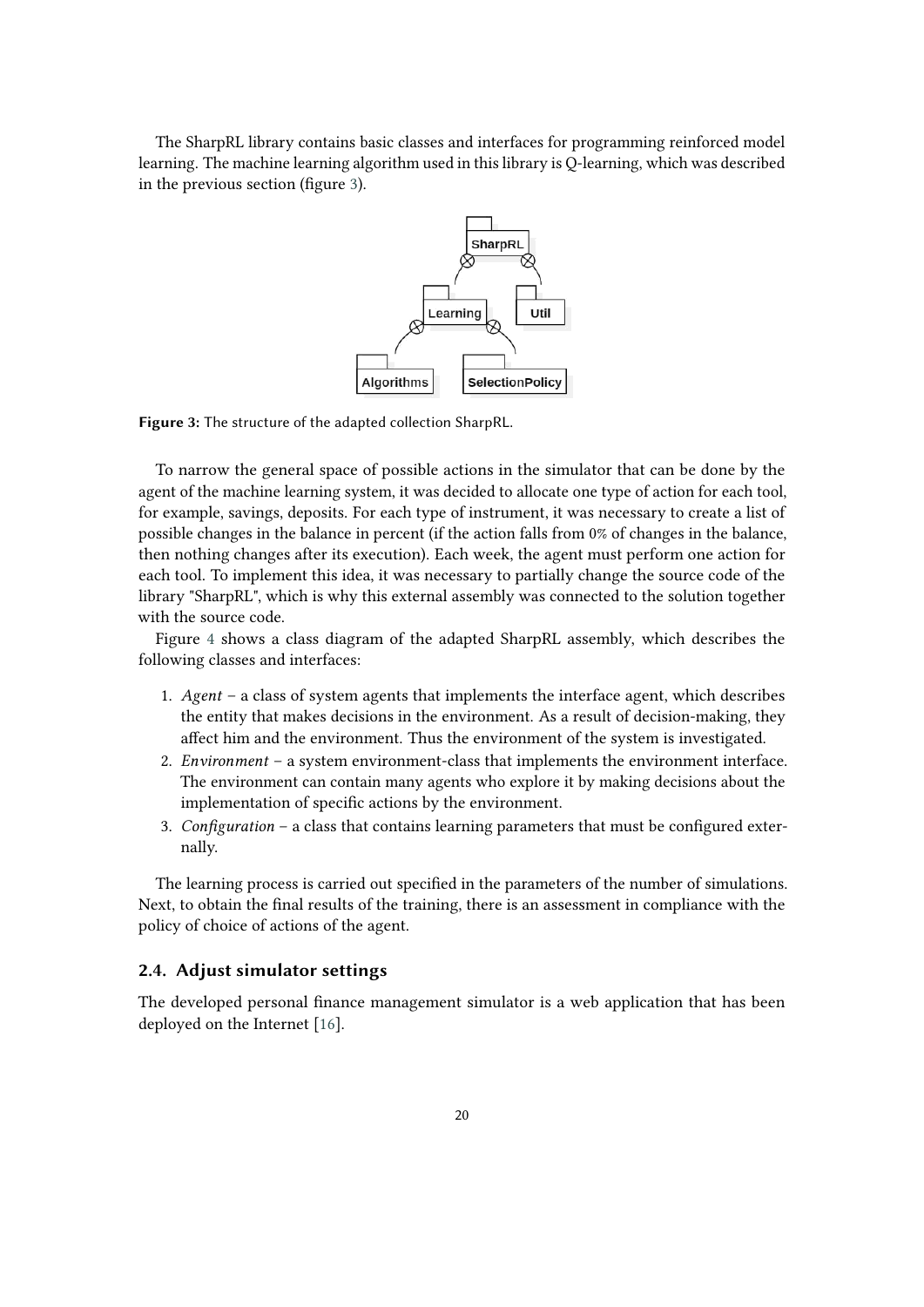

<span id="page-9-0"></span>**Figure 4:** Class diagram of the adapted assembly SharpRL.

A Microsoft Imagine subscription was used to deploy the website, a program of Microsoft Corporation that offers students and graduate students free access to software design and development tools.

In figure [5](#page-9-1) presents the site control panel, which provides various management and monitoring capabilities. As you can see from the figure, the site works stably without critical errors.



<span id="page-9-1"></span>**Figure 5:** Microsoft Azure site control panel.

A deployment diagram was developed to represent the hardware components of the website and how the different parts of the system work with each other (figure [6\)](#page-10-0).

The diagram shows the following components: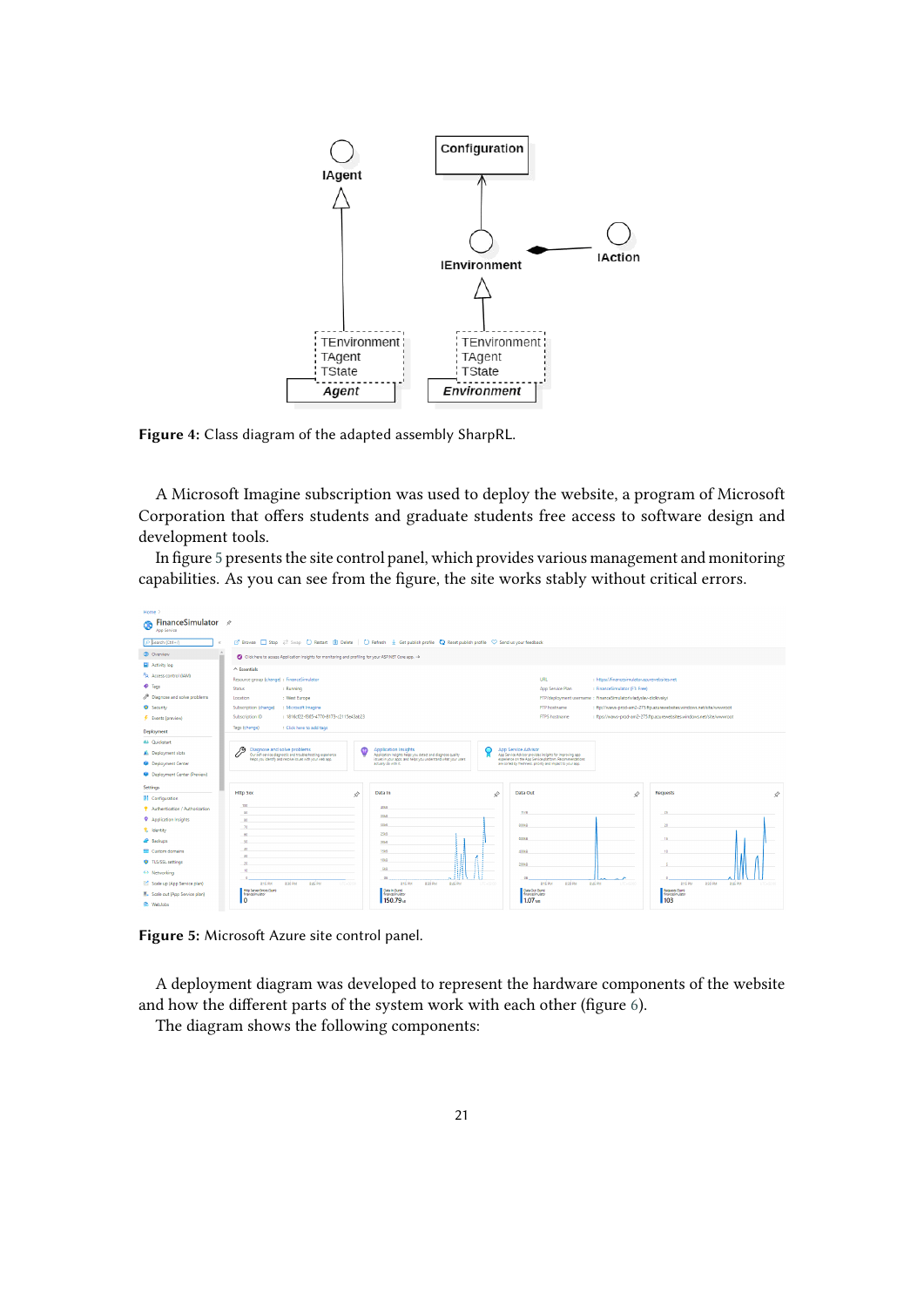

<span id="page-10-0"></span>**Figure 6:** Deployment diagram of the developed simulator.

- 1. A *client*, which is a web browser, makes HTTP requests to a web server.
- 2. A *web server* that receives HTTP requests from the client and returns the re-quested data in response. The SQLite database is deployed with the web application.
- 3. *External service* to obtain information on current exchange rates.

A configuration mechanism has been developed for easy control of the simulator functionality. You can change the settings on the server without any interference with the source code. The settings consist of the following files:

- appsettings.json contains settings for connection to the database, as well as a key to the API of the external system, which provides information about currency exchange rates;
- Countries.json contains a set of settings about the countries that the user can select in the simulator;
- Currencies.json contains a set of settings about currencies that the user can select in the simulator;
- Deposits.json contains a set of settings about deposits that the user can open in the simulator;
- NonFinancialInvestments.json contains a set of settings for non-financial in-vestments that the user can buy in the simulator;
- UserEvents.json contains a set of settings about random events that may happen to the user in the simulator;
- UserQuiz contains a set of test settings that the user must take within the time specified in the settings.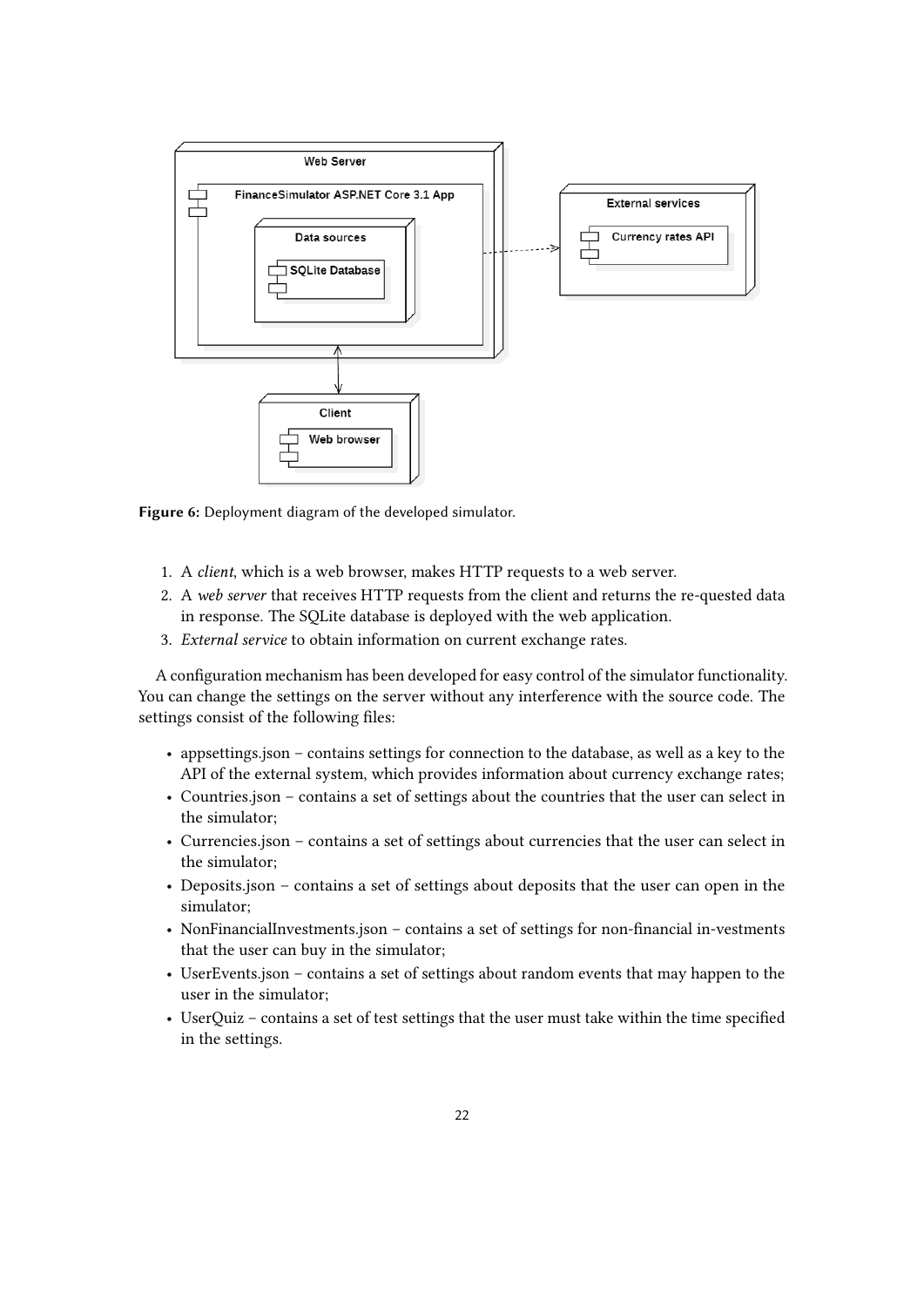#### **2.5. The structure of the simulator interface**

Consider the part of the functionality that directly relates to the mechanics of the simulator. The first page that the user will see when opening the simulator site is a welcome page. This is the only page that a guest can see before starting the simulation. This page contains a set of fields that must be filled in by the user to start the simulation. The home page contains the following fields to fill in (figure [7\)](#page-11-0):

- 1. *Country* required only for grouping user data by country in the final graphs. The country is determined automatically depending on the location of the user, but he can change it.
- 2. *Currency* the main currency of the user, in which he or she receives a salary and incurs daily expenses.
- 3. *Monthly salary and expenses*. The user can choose from several options or enter their data.
- 4. *Evaluation enables the option*. This option will allow the user to check the list of completed and uncompleted assessment tasks by different categories. This information is available after reaching 24 weeks of simulation. After 24 weeks, the user can still complete all tasks.

# **Welcome to Personal Finance**

To start simulation select your country, default currency and your month salary/spending.

| Country                                                 |                          |                                                                                                                                                           |
|---------------------------------------------------------|--------------------------|-----------------------------------------------------------------------------------------------------------------------------------------------------------|
| UA - Ukraine                                            | ▼                        |                                                                                                                                                           |
| Currency                                                |                          |                                                                                                                                                           |
| UAH - Ukrainian Hryvnia                                 | ▼                        |                                                                                                                                                           |
| Salary/spending                                         |                          |                                                                                                                                                           |
| 10000/7000                                              | $\overline{\phantom{a}}$ |                                                                                                                                                           |
| Enable assessment                                       |                          |                                                                                                                                                           |
| After that you'll still be able to complete assessments |                          | *Enabling assessments will allow you to check the list of completed and uncompleted estimation tasks by different categories after 6 months of simulation |

<span id="page-11-0"></span>

**Figure 7:** Home page of the simulator.

After the guest fills in all the data and clicks on the "Start game" button, he or she will change his or her role to "Participant" and will be redirected to the simulation page (figure [8\)](#page-12-0).

The simulation page is divided into 3 main parts:

1. Site header contains only the site title and the number of the current simulation week.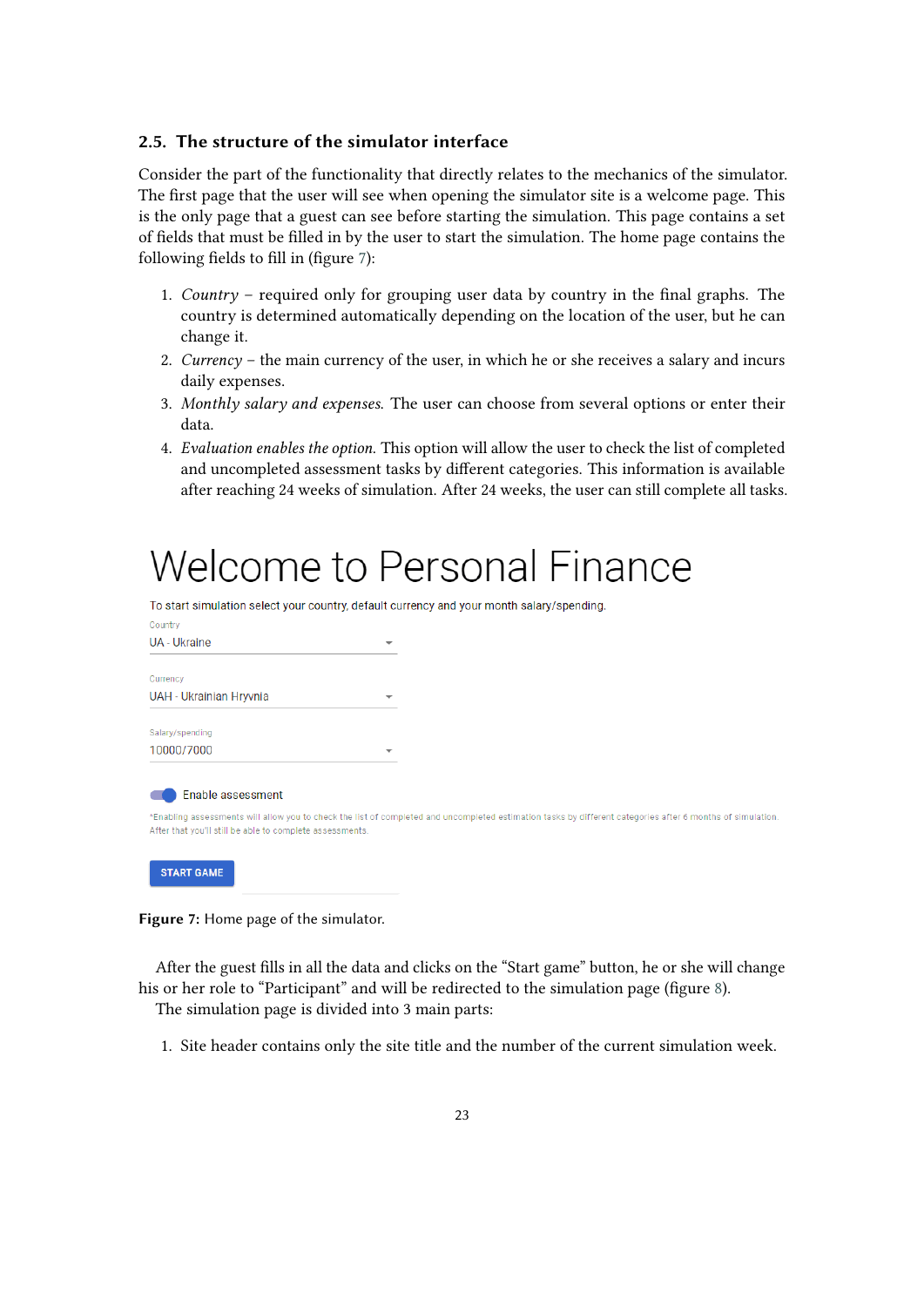| <b>Personal Finance - Week 1</b>                                                                                                 |                                                                                             |                                                          |                                                          |                |                                                                       |                                                                                                                                                    |                      |
|----------------------------------------------------------------------------------------------------------------------------------|---------------------------------------------------------------------------------------------|----------------------------------------------------------|----------------------------------------------------------|----------------|-----------------------------------------------------------------------|----------------------------------------------------------------------------------------------------------------------------------------------------|----------------------|
| Selected conditions<br>$\hat{\phantom{a}}$<br>Salary<br>$+15000e$<br>Spending per month<br>$-90008$<br>Ĥ<br>Next week Next month | Current account<br><b>UAH</b><br><b>OPEN ACCCOUNT</b><br><b>TO SAVINGS</b><br>Weekly update | $\wedge$<br>15000 0<br>$\wedge$                          | Savings<br><b>UAH</b><br>TO CURRENT ACCOUNT<br>Analytics |                | $\widehat{\phantom{a}}$<br>00 <sup>o</sup><br>$\widehat{\phantom{a}}$ | Your deposits<br>(i) No open deposits<br>To start depositing press 'Open deposit' button below!<br><b>OPEN DEPOSIT</b>                             | $\wedge$             |
| C<br>Reset game<br>Report results in 59 week(s)<br>Assessments in 23 week(s)                                                     | $15,000B -$<br>12,000 0 -<br>$9,0000 -$<br>6,0000.<br>$3,000B -$<br>$08+$<br>Income         | Output                                                   | <b>Exchange rates</b><br>Currency<br><b>E</b> USD        | Buy<br>28.51 0 | $\widehat{\phantom{a}}$<br>Sell<br>29.088                             | Your credits<br>(i) No open credits.<br>You are doing well!<br><b>TAKE CREDIT</b><br>Non financial investments<br>in No options available for now. | $\wedge$<br>$\wedge$ |
|                                                                                                                                  | <b>Transactions</b><br>Operation<br>Currency<br>Salary<br>$-$ UAH<br>VIEW DETAILS           | $\wedge$<br><b>Balance</b><br>Amount<br>150008<br>150008 |                                                          |                |                                                                       |                                                                                                                                                    |                      |

<span id="page-12-0"></span>**Figure 8:** Simulation page.

- 2. The control panel, which is located on the left side of the window.
- 3. The main part with cards of separate functionalities of the simulator.

Consider in more detail the control panel of the simulator. The simulator control panel contains:

- 1. User-entered data on monthly salaries and expenses.
- 2. "Next week" button moves to the next week of the simulation. After this transition, the amount of ¼ monthly expenses is automatically deducted from the user's current balance. After the transition to the next month, the current balance of the user is automatically accrued salary.
- 3. "Next month" button moves to the next month. That is, this option does the same thing that will happen if you click 4 times on "Next week".
- 4. The "Reset game" button, which completes the simulation, changes the user's role from "Participant" to "Guest" and translates to the home page. To avoid the risk of losing the entire result of the simulation due to carelessness, the user must confirm the completion in an additional window that will appear after clicking on the "Reset game" (figure [9\)](#page-13-0).
- 5. At 60 weeks, you will have the opportunity to review your simulation results (this option will be described in more detail below). Until the 60th week, information will be displayed on how many weeks are left before the opportunity opens.
- 6. At 24 weeks, you will be able to view the evaluation results if the "Enable assessment" option has been enabled on the home page. Here the user will be able to check the list of completed and uncompleted assessment tasks for different categories (figure [10\)](#page-13-1). Until the 24th week, information will be displayed on how many weeks are left before the opportunity opens.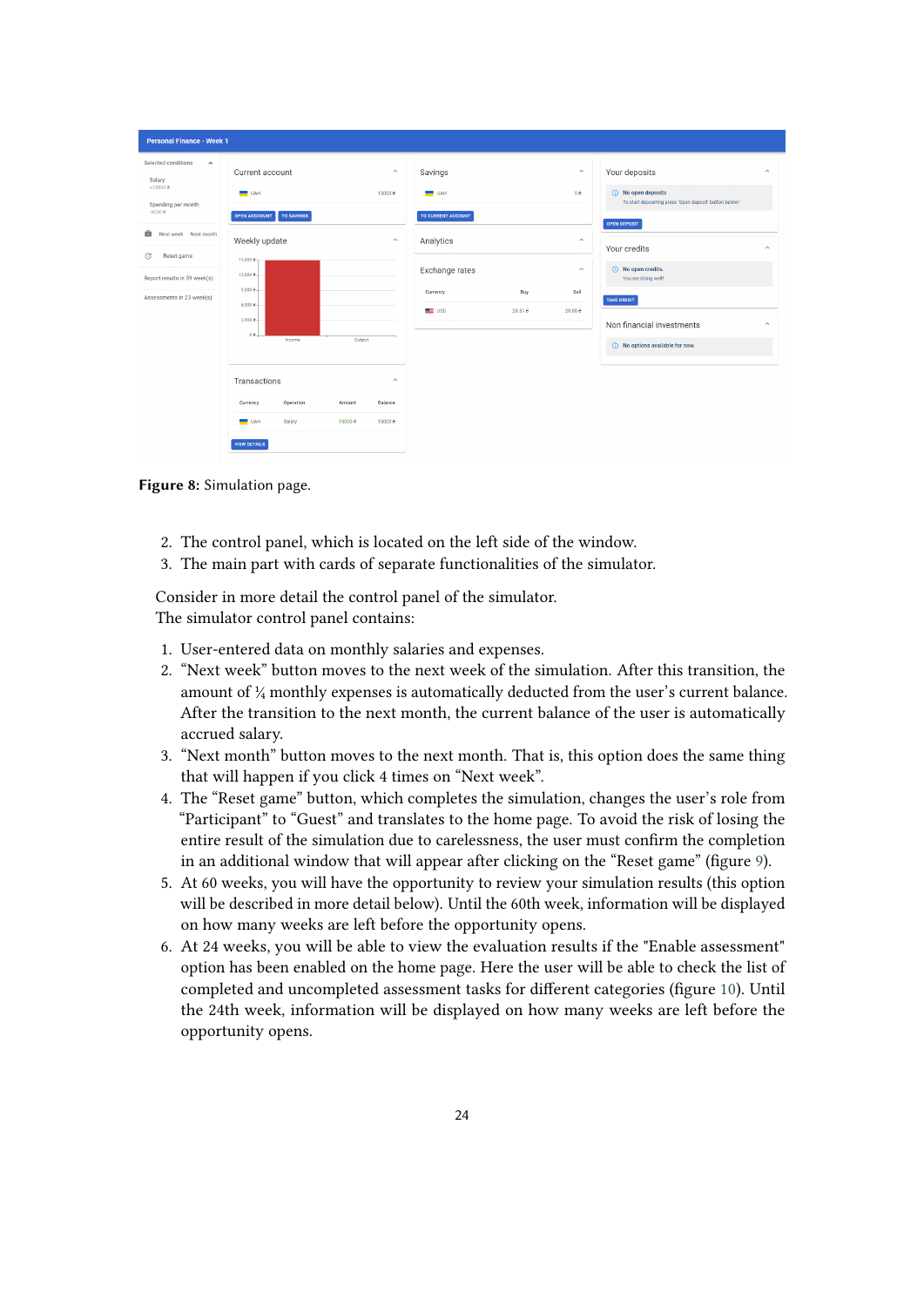

**Figure 9:** Example of confirmation of completion of the simulation.

<span id="page-13-0"></span>

**Figure 10:** Example of the evaluation result.

# <span id="page-13-1"></span>**3. Conclusions**

The developed software package consists of two parts: a personal finance management simulator and a system for determining financial strategies, which uses reinforced learning opportunities.

The direction of future research is the integration of the recommendation system into the web application of the simulator. Also, to improve the system and give flexibility in recommendations that could be adjusted to the current financial condition of the participant, it is necessary to pay attention to the use of "policy-based" methods of training with reinforcement, which are widely used in autopilot training systems for cars. Just as an autopilot cannot predict what may happen on the road in a second, neither can a person predict unexpected expenses or profits (which is rare, but can happen). The built recommendation system based on the "value based" method assumes that the participant of simulation will follow absolutely all steps of the offered way. If any accidental event occurs that affects the financial situation or the participant simply decides at some point not to perform the actions specified by the system, in this case, the